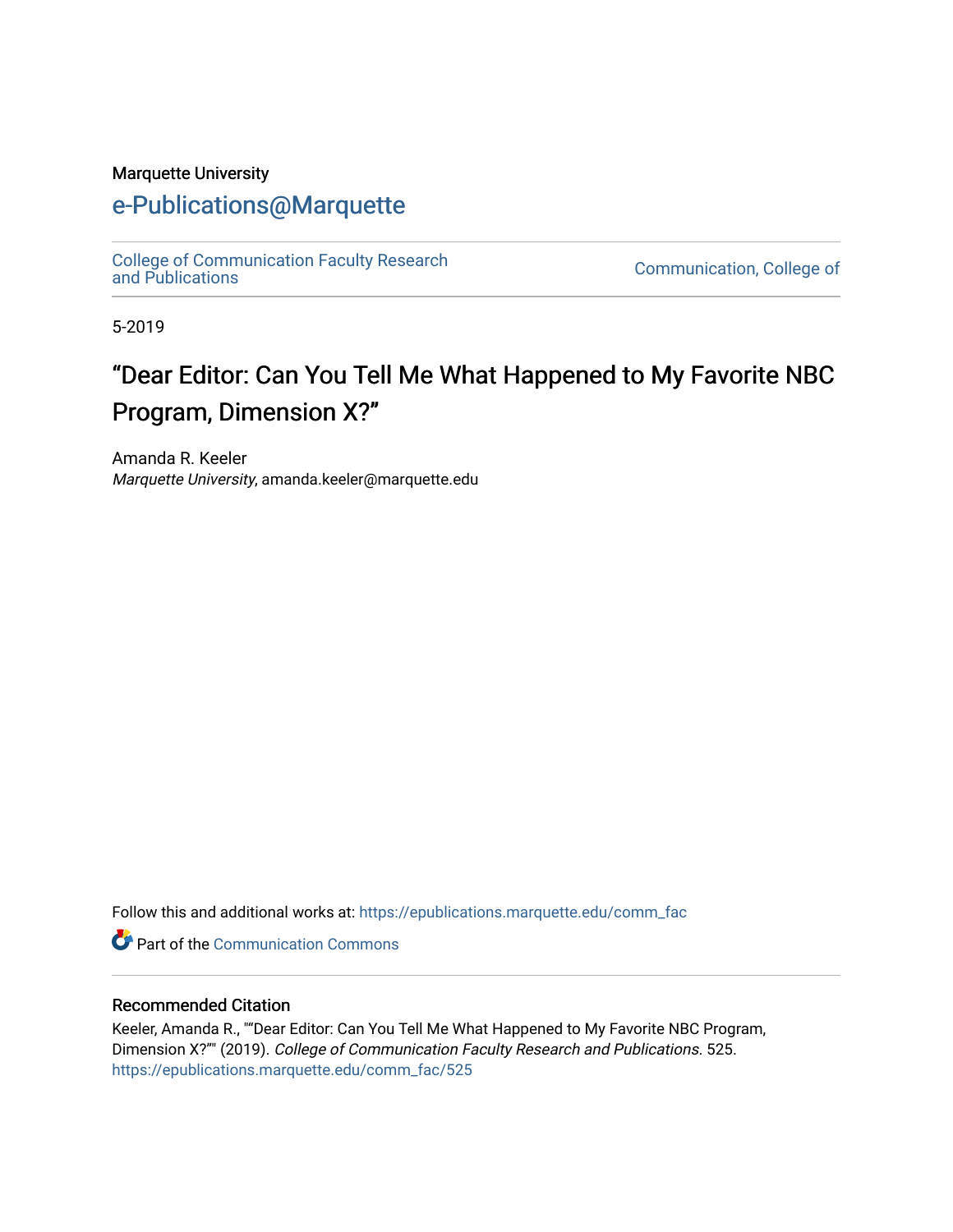#### **Marquette University**

# **e-Publications@Marquette**

# *Communication Faculty Research and Publications/College of Communications*

*This paper is NOT THE PUBLISHED VERSION;* **but the author's final, peer-reviewed manuscript.** The published version may be accessed by following the link in the citation below.

*Journal of Radio & Audio Media*, Vol. 26, No. 1 (2019): 50-62. [DOI.](file://vs-fs2/ACAD/LIB/The%20Commons/Projects/IR/IR%20training%20documents/dx.doi.org/10.1016/j.acalib.2009.06.017) This article is © [Taylor & Francis(Routledge)] and permission has been granted for this version to appear in [e-](http://epublications.marquette.edu/)[Publications@Marquette.](http://epublications.marquette.edu/) [Taylor & Francis(Routledge] does not grant permission for this article to be further copied/distributed or hosted elsewhere without the express permission from [Taylor & Francis(Routledge].

# "Dear Editor: Can You Tell Me What Happened to My Favorite NBC Program, Dimension X?"

## Amanda Keeler

College of Communication, Marquette University, Milwaukee, Wisconsin

Over the course of its seventeen-month run in 1950 and 1951, the science fiction anthology radio program Dimension X served as a showcase for many new and established science fiction writers. Dimension X was among several adult science fiction and fantasy shows that debuted on radio in the late 1940s and early 1950s, alongside CBS's Escape and Mutual's 2000 Plus. While many listeners celebrated these programs, NBC received letters detailing concerns over the subject matter of three episodes. In addition to providing insight into the reception of Dimension X, the responses from NBC personnel are equally informative. This back-and-forth communication provides a window into the network's efforts to mitigate and prevent listener issues, as well as the internal divisions regarding appropriate subject matter for radio programs in the early 1950s.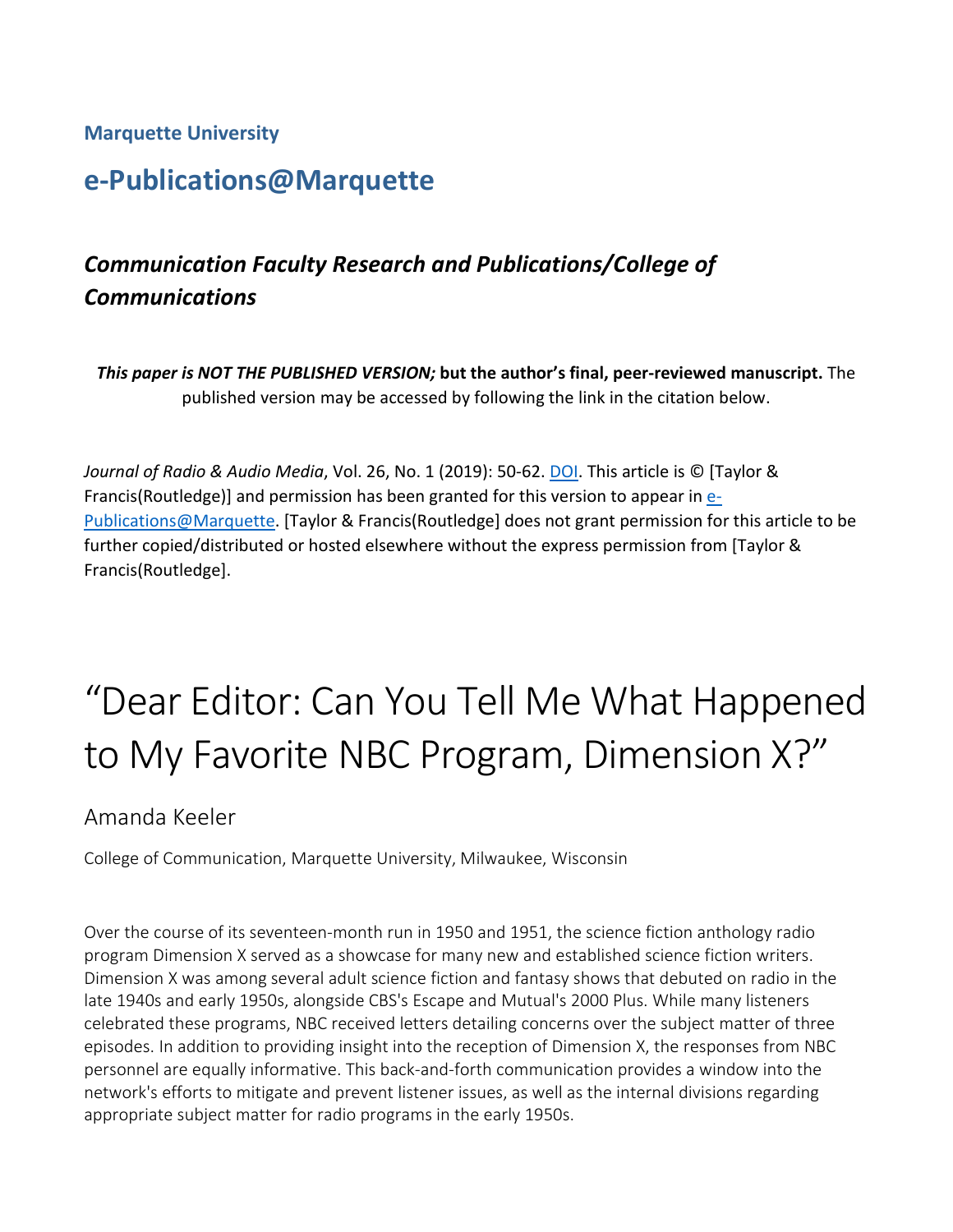The question posed in the title of this article comes from radio listener R. H. C., from Indianapolis, Indiana, who wrote to the *Radio Television Mirror* column "Information Booth" inquiring about the future of *Dimension X*. The column provided this answer: "The last broadcast of *Dimension X* was heard on January 29, 1951. Although it is off the air now, there is a possibility that it may be brought back in the future. As yet no definite plans have been made" (August 1951, p. 21). Several months later in early June 1951 *Dimension X* begin airing new episodes on NBC radio, but the program soon ended again on September 29, 1951. After the program's final broadcast, another listener of the show, New York City resident Millicent DePalma, wrote a short letter to NBC asking the network to "put *Dimension X* back on the air. As you have not done so yet, thought I write and tell you how much I enjoyed it and I hope you will put it back on soon" (DePalma letter, [[6\]](https://eds.b.ebscohost.com/eds/detail/detail?vid=1&sid=0b2b8f68-98e5-4e92-9a18-54fef1265ffe%40sessionmgr103&bdata=JnNpdGU9ZWRzLWxpdmU%3d#bib6)). *Dimension X*'s temporary and then permanent absence from radio was acutely felt by its regular listeners. What was so special about this program that its demise garnered such strong reactions from its fans?

Over the course of its seventeen-month run, this science fiction anthology radio program served as a showcase for new and established science fiction writers, including adaptations of stories by Ray Bradbury, Isaac Asimov, and Kurt Vonnegut. *Dimension X* touted in its opening credits that it would provide listeners with "adventures in time and space, told in future tense."[ [1\]](https://eds.b.ebscohost.com/eds/detail/detail?vid=1&sid=0b2b8f68-98e5-4e92-9a18-54fef1265ffe%40sessionmgr103&bdata=JnNpdGU9ZWRzLWxpdmU%3d#bib1) Several American radio program guides regard *Dimension X* as a "high-quality" program (Reinehr & Swartz, [27], p. 81), and an "excellent adult science-fiction drama series" that "set a high standard that few other programs of its type achieved" (Sies, [28], p. 192). Herb Gilb, reviewing the program for *Variety* after its premiere episode, wrote that the "performances were good, music properly eerie and in general *Dimension X* appears assured of wide listenership from those interested in probing the unknown" (Gilb, [[8\]](https://eds.b.ebscohost.com/eds/detail/detail?vid=1&sid=0b2b8f68-98e5-4e92-9a18-54fef1265ffe%40sessionmgr103&bdata=JnNpdGU9ZWRzLWxpdmU%3d#bib8), p. 34). For NBC, the program was well received and inexpensive to produce. As Tim DeForest ([ [5\]](https://eds.b.ebscohost.com/eds/detail/detail?vid=1&sid=0b2b8f68-98e5-4e92-9a18-54fef1265ffe%40sessionmgr103&bdata=JnNpdGU9ZWRzLWxpdmU%3d#bib5)) notes, "using staff already under contract to the ne+twork," *Dimension X* "managed to eek out weekly episodes for about one-sixth the amount of money that the average half-hour series would spend" (p. 186). *Dimension X*'s first producer, Van Woodward, told James Widner and Meade Frierson III ([33]) that the program had a "very limited budget" of approximately \$2,000 a week, making it far less costly than the \$5,000–\$8,000 per episode cost of the average radio program of this era (p. 29). Both statements are supported in the industry magazine discussions of *Dimension X*. A *Broadcasting Telecasting* article from August 1951 describes NBC's "gross costs per week" for *Dimension X* as \$2,941 (NBC Chime Sale, [24], p. 40).[[2\]](https://eds.b.ebscohost.com/eds/detail/detail?vid=1&sid=0b2b8f68-98e5-4e92-9a18-54fef1265ffe%40sessionmgr103&bdata=JnNpdGU9ZWRzLWxpdmU%3d#bib2)

While the program frequently appears on lists of well-regarded dramatic radio programs, the scholarly attention paid to the show has been limited to short comments about the show's genre and its subject material. J. Fred MacDonald ([18]) describes *Dimension X* as "serious science fiction based on stories by leading writers in the field" (p. 85). Gerald Nachman ([23]) writes that *Dimension X* was "the best known—or, at least, the most significant—outer-space show ... considered by sci-fi experts the first science-fiction show for adults" (p. 189). Science fiction scholar J. P. Telotte ([31]) praises the program as "especially noteworthy" (p. 171). Several reasons might account for this curious scholarly gap. The most frequent basis for the omission of decades old radio and television programs is a lack of access to the show itself, often because programs were performed live and not recorded. Jason Loviglio ([17]) addresses this in his article about *Judy and Jane*, whereby his study of this radio drama was primarily through "an archive of scripts and practically no recordings" (p. 307).

However, a lack of extant recordings should not have hampered the study of *Dimension X*; most of its episodes are easily accessible on the Internet Archive, Old Time Radio, and other radio history enthusiast websites. I argue that the lack of scholarly work around *Dimension X* points instead to the timing of its debut. As Neil Verma ([32]) notes, "historians of broadcasting tend to pivot swiftly into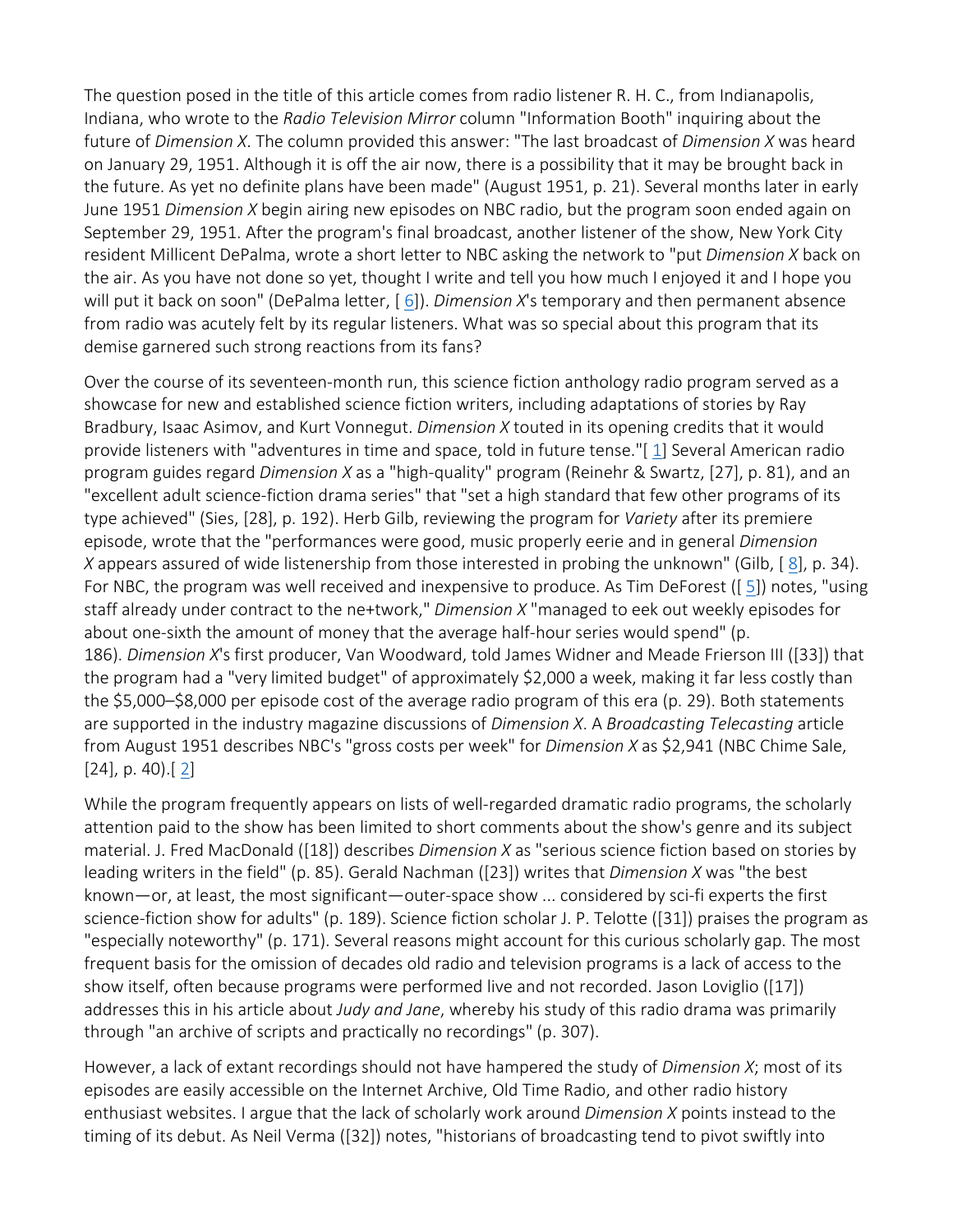television" after the late 1940s (p. 170). Though radio dramas and anthologies continued into the 1970s in the United States, after 1948 many historical accounts focus primarily on the transition of this type of storytelling from radio to television. Despite historical accounts overlooking "late" radio dramas, in 1950 there were only 3.875 million television households, representing about 9% of US households (Sterling & Kittross, [30], p. 657). Yet, in 1950 94.7% of U.S. households had at least one radio (Sterling & Kittross, [30], p. 656). Telotte writes that there were several radio anthologies still on the air in 1950, including "long-running series like *Suspense* (1940–62), *Escape* (1947–54), and *Inner Sanctum* (1941–52)" ([31], pp. 170–71). Millions of listeners were still tuning into their favorite programs and new, popular radio programs continued to emerge. While radio programs did lose some listeners who began to watch more television, this shift also presented an opportunity for networks to move away from creating programs that everyone might enjoy into crafting "narrowcast" programming. As Eleanor Patterson ([26]) notes, "niche programming practices" often discussed as part of the growth of cable television in the 1980s and 1990s in the United States, "were, in fact, common practice in radio production from 1950s and onward" (p. 3).

In some ways, *Dimension X* was a part of a radio renaissance. *Dimension X* was among several science fiction and fantasy shows that debuted on radio in the early 1950s. Networks recognized the appeal of "specialized shows ... devoted to the fantastic" in the 1940s and 1950s (Telotte, [31], p. 170). As noted in the media industries news magazine *Variety*, "Everybody wants to do a show with a science-fiction format. Mutual just preemed its *2000, Plus* series; NBC is excited over its upcoming *Dimension X* series. CBS practically did handsprings in some atomic fervor over a Ray Bradbury-scripted show calls *Mars in Heaven*, and is set to ride with its own weekly series" (Nets nuts, [25], p. 25).

As demonstrated in Millicent DePalma's letter to NBC, and R. H. C's inquiry to *Radio Television Mirror*, fans of *Dimension X* implored NBC to continue making episodes after the program was cancelled. However, the radio program also elicited strong reactions from upset and dismayed listeners. Despite the move toward niche audio dramas in the 1950s, not all listeners were ready for radio to shift away from stories that catered to listeners of all ages. DePalma's support letter and the listener complaints regarding episodes of *Dimension X* have been preserved as part of the NBC papers, housed in the Wisconsin Historical Society archive in Madison, Wisconsin, a priceless resource that has been integral to research on U.S. radio programming, NBC personnel, and the media industries in general. The archive contains three small folders pertaining to *Dimension X*, two of which consist of correspondence and files related to the program's advertising and promotions. The most substantial and illuminating folder for the purposes of this paper contains letters from listeners who wrote to protest certain episodes to which they objected, and the subsequent return correspondence from and between NBC personnel. These letters form an invaluable historical record of the program through its reception among listeners compelled to share their thoughts with NBC executives.

Three episodes provoked several listeners to complain to NBC: Ray Bradbury's "Zero Hour," "No Contact," written by George Lefferts & Ernest Kinoy, and the last episode of the series, "Nightfall," written by Isaac Asimov. In the next section I will provide synopses of these episodes to contextualize the protest letters listeners sent to NBC. The letters themselves detail the subject matter that three specific listeners objected to or found offensive. While these isolated complaints are illuminating as artefacts documenting the reception of *Dimension X*, the responses from NBC personnel are equally informative. This back-and-forth communication provides a fascinating insight into the network's efforts to mitigate and prevent these sorts of listener issues, as well as the internal divisions regarding appropriate subject matter for radio programs.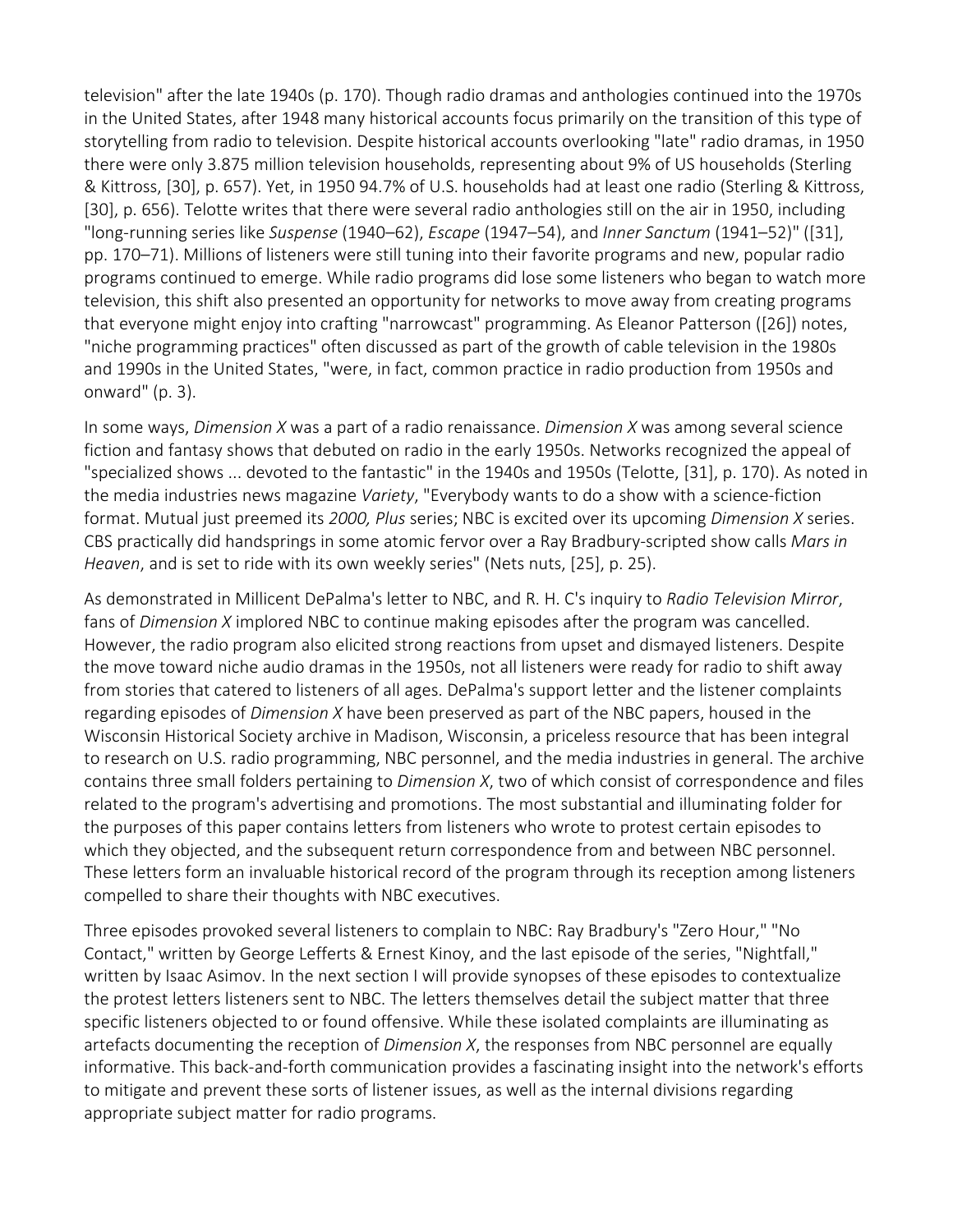# Dimension X and Science Fiction Radio

The earliest listener letter in the file was written on June 18, 1950 by Ida H. Levine of Teaneck, New Jersey, to station WOR, who forwarded it to NBC. Levine wrote in response to the Saturday June 17, 1950 8:00 p.m. airing of "Zero Hour," written by Ray Bradbury. This short story, originally published in 1947, was adapted by George Lefferts for *Dimension X* (Widner & Frierson III, [33], p. 34).[ [3\]](https://eds.b.ebscohost.com/eds/detail/detail?vid=1&sid=0b2b8f68-98e5-4e92-9a18-54fef1265ffe%40sessionmgr103&bdata=JnNpdGU9ZWRzLWxpdmU%3d#bib3) "Zero Hour" is set on a summer day in 1985, which the narrator describes as typical: the town's men are working in their offices, the children are playing outside, and the mothers are at home preparing food for their families. Mink (Denise Alexander), an eight-year-old girl, is playing a game with the other children called "invasion." Mink tells her mother Mary (Rita Lynn) that the children are getting instructions from Drill, who is "planning the invasion." Mary, and Mink's father Henry (Roger De Koven), are not too alarmed at her imagination, even after Mary's sister Helen tells her that the neighborhood children in her far away city are also playing the same game. At the "zero hour," 5:00 p.m., Drill, an alien being from another dimension, materializes on Earth and orders the children to kill their parents. Mary and Henry flee to their attic to hide, but Mink and her friends find them there. Mink says, "peek-a-boo" and the episode ends. Though ambiguous, it is implied that Drill and the children are about to kill the parents.

In response to the episode, Levine writes, "After listening to your program on June 17, 1950 I was horrified by its implications. At a time when the children are subjected to many undesirable influences, it is tragic to plant the seeds of destruction in young minds and promote attitudes hostile and murderous toward their parents. Although the story is weird in its conception, it is fraught with terrifying implications. I suggest more careful supervision and selecting in the programs produced" (Levine letter to Mutual, [16]). Several days after receiving Levine's complaint letter, Stockton Helffrich, NBC's Continuity Acceptance Manager, replied and thanked her for her letter. He writes,

The program essentially is directed to adults particularly since the fantasy material is sophisticated in tone. We are not, however, unmindful of the fact that children do sometimes listen to evening program material, and I will ask our program builders handling *Dimension X* to take into account the kind of constructive criticism you have taken the trouble to write. (Helffrich letter to Levine, [10])

This polite response from Helffrich does not overtly apologize or agree with Levine's assessment of the episode. Instead, it suggests that the listener, rather than the network, has an obligation to consider that not all radio programs are suitable for younger audiences. This notion of different audiences for programs at certain times of the day marked a shift away from years of radio programming that sought to attract the largest audience possible. However, as noted earlier, while radio networks were experimenting with creating niche programs, it appears that at least some listeners did not respond to these programming shifts as quickly (or as quietly) as anticipated. Levine's letter demonstrates the tension between programs attempting to create new listener experiences and audiences expecting "post-network" radio to maintain the status quo.

On the same day that Helffrich replied to Levine's letter, he also wrote an internal memo to *Dimension X*'s first producer, Van Woodward. Here, Helffrich acts on his promise to speak to "our program builders" and goes into more detail about "Zero Hour" with Woodward.[ [4\]](https://eds.b.ebscohost.com/eds/detail/detail?vid=1&sid=0b2b8f68-98e5-4e92-9a18-54fef1265ffe%40sessionmgr103&bdata=JnNpdGU9ZWRzLWxpdmU%3d#bib4) Helffrich notes,

Frankly I think her criticism is not totally off.... I think it is adult in appeal, but with the show on at 8 o'clock children do listen and could take some encouragement from the theme to 'get back' at adult authority. The script had not been brought to my attention before broadcast and I am asking the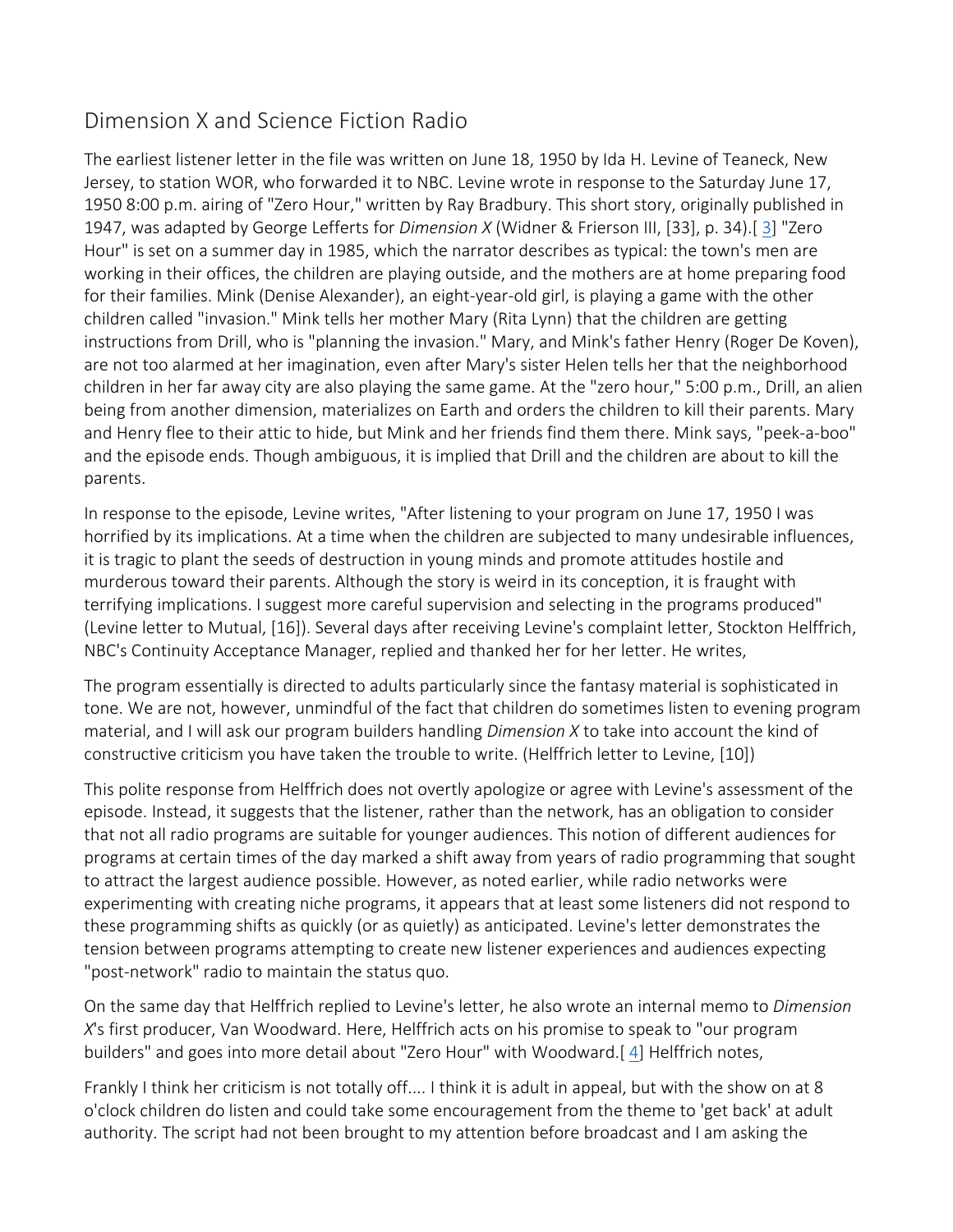readers to check more closely with you on any of the science fiction material with integrates too much horror into otherwise acceptable fantasy. (Helffrich memo to Woodward, [13])

The differences between the publicly disseminated message to Levine and the internal message to Woodward are striking, particularly in the division Helffrich makes between "acceptable fantasy" and "horror," which he seems to feel "Zero Hour" transgressed. Even in this moment of emerging niche radio when programs like *Dimension X* were specifically marked as "adult" programming, the protest in Levine's letter alludes to lingering fears that certain types of subject matter could encourage young people to commit hostile or dangerous acts.

Helffrich did not always agree with listeners nor his colleagues at NBC. In the case of the next complaint letter, Helffrich takes a different stance, both with the original letter writer and the internal discussions in response to the concerns raised by one listener. This set of correspondence begins with a letter, dated November 1, 1950, from Mrs. Dale Melton of Yuma, Arizona to Sid Strotz, NBC executive vice president for the Pacific Coast.[ [5\]](https://eds.b.ebscohost.com/eds/detail/detail?vid=1&sid=0b2b8f68-98e5-4e92-9a18-54fef1265ffe%40sessionmgr103&bdata=JnNpdGU9ZWRzLWxpdmU%3d#bib5) Melton writes that her letter is intended to "register a strong protest in regards to a program broadcast over N.B.C. last night," referring to the *Dimension X* episode "No Contact," which originally aired on Saturday April 29, 1950 but was recreated for a second broadcast on Sunday October 29, 1950. Written by George Lefferts and Ernest Kinoy, "No Contact" tells the story of a crew of men on the rocket *Starcloud* as they leave Earth in 1987 and attempt to break through the "galactic barrier" to reach the remote planet Volta. The rocket's commander, Captain Thorsen (Luis Van Rooten), and its medical doctor, Dr. Smithson, discuss what they call the "space blues" as they travel towards Volta, theorizing that the blue tint that appears on some of the men's bodies might be caused by the rocket's speed of travel and the crew's work-related stress. As *Starcloud* successfully breaches the galactic barrier a mutiny descends upon the ship. Captain Thorsen finds a transmitting device in Lieutenant Collier's (Donald Buka) quarters and destroys it. Collier confesses that he is really an agent of the Voltan government, and that others like him have been on Earth since 1945. Thorsen is able to radio back to mission control to warn them about an attack and rebellion from within, a "fifth column" plot underway on Earth. The radio operator on Earth, Charlie (Cameron Prud'homme), lies to his superior officer, Coronel Harrison, telling him that there was "no contact" with the *Starcloud* after it passed through the galactic barrier. The episode ends with Harrison saying, "you'd better go out and get yourself some coffee. Charlie, you look a little blue around the gills," a hint to the audience that Charlie is another Voltan insurgent hiding in plain sight on Earth.In Melton's complaint letter to NBC she describes her reaction to "No Contact." Melton writes,

In my opinion it was fifth column propaganda in the vilest of nature. I'm sure that the high standards of N.B.C. have been violated in this case and it was due to an over sight that such a program was broadcast. As the mother of teenage youngsters who have listened to the program before, I would appreciate a brief comment from you in regards to your opinion on this particular broadcast. (Melton letter to Strotz, [20]).

As the previous letter from Levine regarding "Zero Hour" noted, Melton takes issue with the idea that impressionable children might be listening to this episode. In Helffrich's reply letter, he tells Levine that *Dimension X* is "directed to adults," a notion reiterated in many contemporary descriptions of the show (Sies, [28], p. 192). Helffrich goes on to tell Melton, "Frankly I am at a loss in my effort to understand where you see in the broadcast titled 'No Contact' as done October 29 'Fifth Column propaganda in vilest of nature'" (Helffrich letter to Melton, [11]). After recapping the episode's story to clarify the subject matter of "No Contact," Helffrich notes that the episode: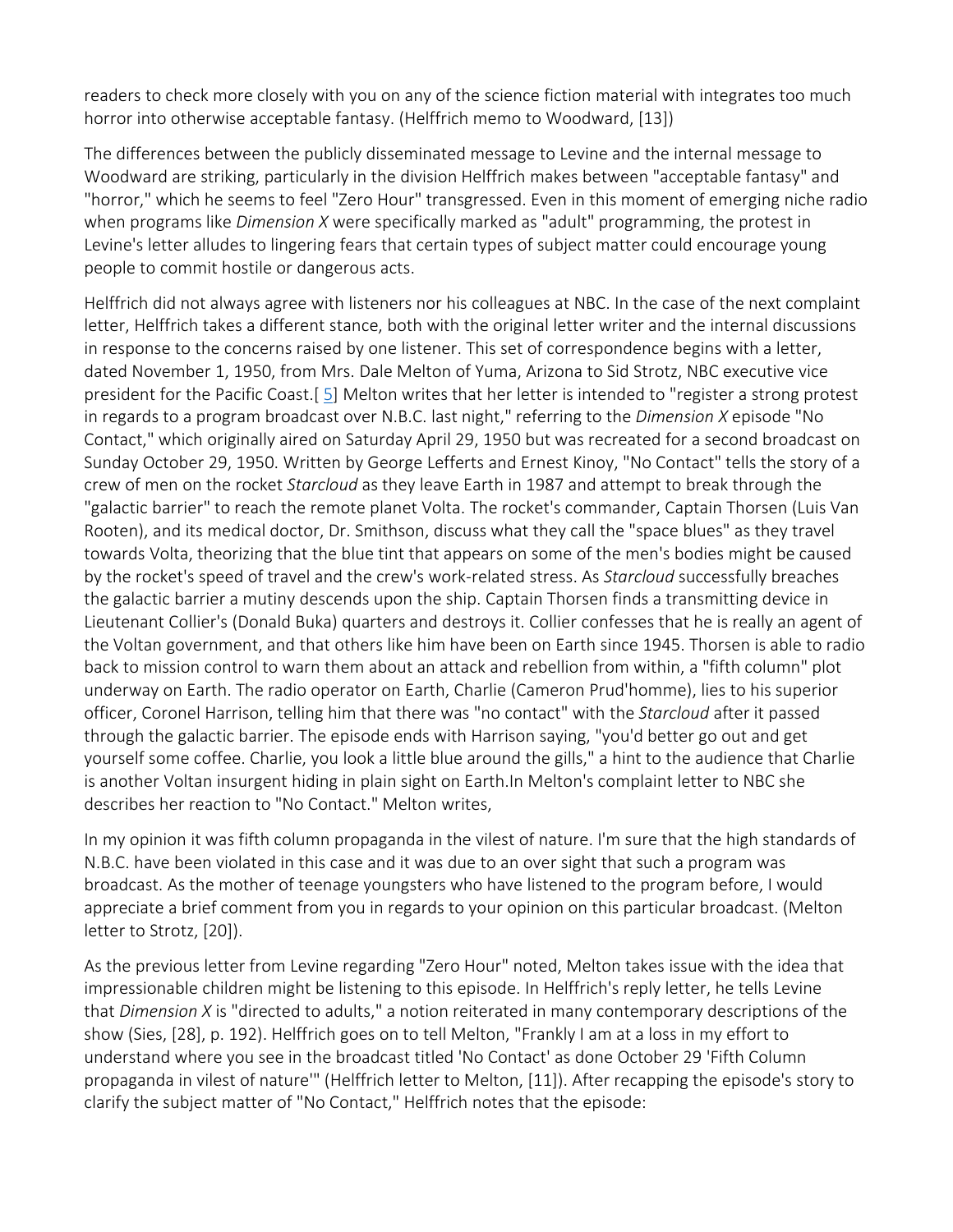is sheer fantasy and in context of the series very definitely is not intended to be confused by listeners with very real headlines on international affairs currently perplexing us all. Your letter is much appreciated. We always like to hear from our audience, but your letter is the only such reaction received and we do earnestly request your re-evaluation of the two broadcasts of this story. (Helffrich letter to Melton, [11])

Helffrich's response is unambiguous. He largely refutes Melton's interpretation of the episode, again referring to the "fantasy" genre to indicate the storytelling leeway permissible within this type of program. While Helffrich acknowledges that the world of 1950 has "perplexing" political anxieties, he makes it clear that the episode was not meant to be read as a directive to listeners.

Helffrich's response to Melton did not end the discussion over this episode, however. Melton's letter prompted another internal discussion that employed Melton's letter as ammunition against Helffrich and his work. Melton's original letter was sent to Sid Strotz, who forwarded the letter to Don Honrath, head of the Continuity Acceptance department for NBC's western division in Hollywood. Honrath in turn wrote to Helffrich the following note:

Attached is a letter of complaint on the Dimension X Show which originates in your territory... For your information I have heard several other remarks regarding this show along the same lines particularly the one on "Genetics". I understand it got a very unfavorable reaction from the Catholics. You might browse around and see what you come up with on this show. (Honrath memo to Helffrich, [15])

Honrath's disapproval of *Dimension X* appears not to be limited to merely one episode. What is particularly striking in Honrath's memo, however, is not the disapproval noted in the above exchange but the final two sentences of this letter, in which Honrath essentially calls Helffrich a communist for reasons not clear in this exchange. Honrath writes, "I looked for your name in *Red Channels* but it will probably turn up in a supplementary edition. If mine ever appears in it this is one goddam capitalist who'll sue the shirts off them bastards. Regards" (Honrath memo to Helffrich, [15]). By mentioning *Red Channels*, Honrath appears to use Melton's letter as an indication that *Dimension X*, as well as Stockton Helffrich, seem somehow to be playing around with communist propaganda that potentially disturbed and offended more than just the original letter writer. As Robert DeSpain ([ [7\]](https://eds.b.ebscohost.com/eds/detail/detail?vid=1&sid=0b2b8f68-98e5-4e92-9a18-54fef1265ffe%40sessionmgr103&bdata=JnNpdGU9ZWRzLWxpdmU%3d#bib7)) notes, *Red Channels* "was published by the American Business Consultants" and "former FBI agents" who has previously used the newsletter *Counterattack* "to openly combat domestic communism by publishing any evidence of communist activities or sympathies" (p. 408). Although it is impossible to conclude if Honrath was attempting to be humorous in his allegation that Helffrich might be a communist, this type of comment would have been taken seriously in 1950. While the information contained in publications such as *Red Channels* was highly suspect, accusations of associations with communists or sympathies toward communism nonetheless had the power to end the careers of people working in the media industries during the Cold War years (Meyers, [21]). Helffrich's response to Don Honrath refutes this unfounded claim, and takes umbrage with the lack of specific, concrete details in Honrath's memo. In Helffrich twopage response, he writes,

Miss Barnard here who handles audience mail received none pro or con either on 'Hello Tomorrow' or 'No Contact'... Who therefore are the people making these remarks to you?... We are in the public relations business up to our ears and I am flatly unable in meetings with the Management here to give them a clear picture of your problems there on the basis of a statement telling me that you 'uncovered several little items (not to be set down here)...' Don, very soberly, why couldn't you 'set down here' anything you have uncovered? (Helffrich memo to Honrath, [12])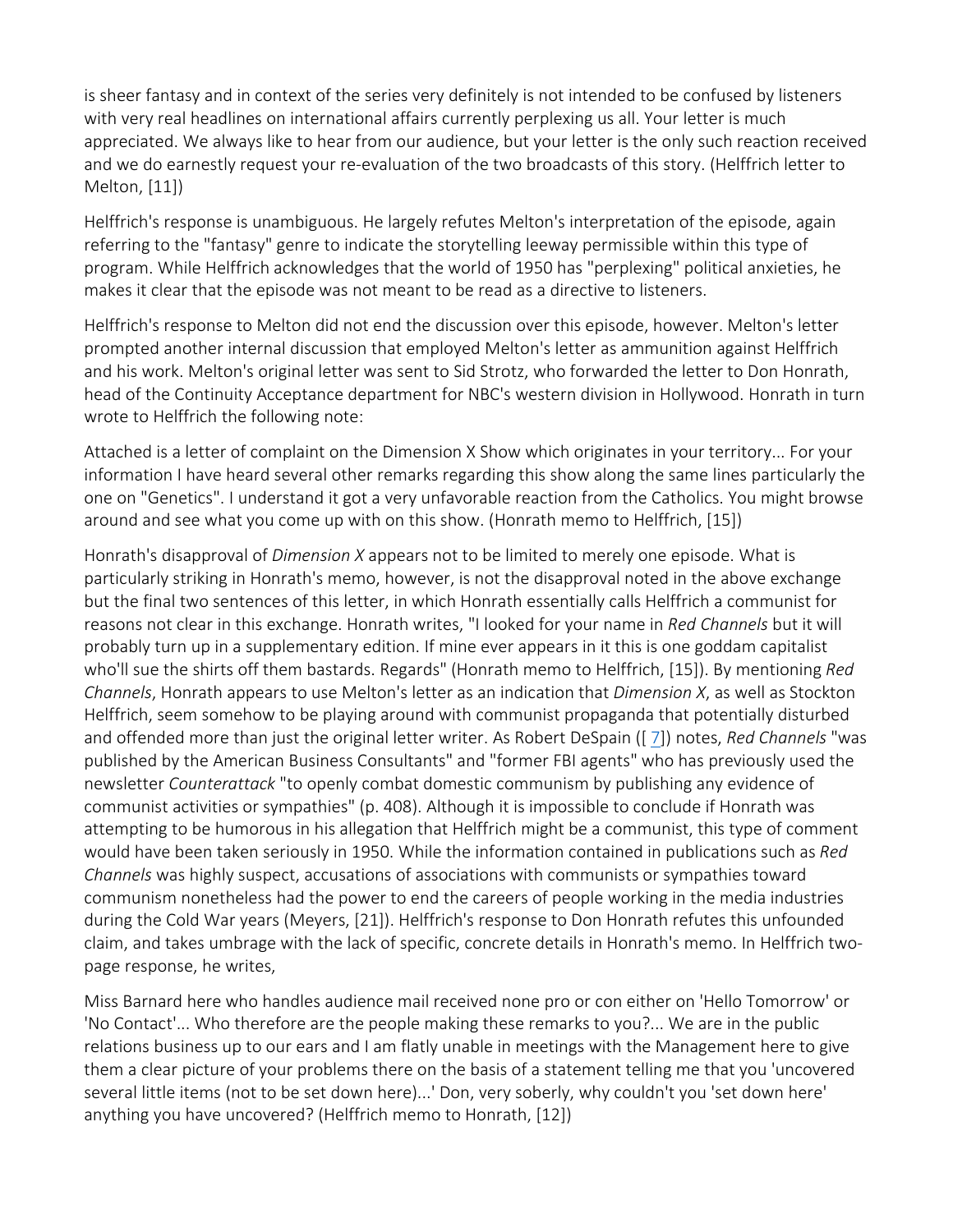Unlike the internal correspondence between Helffrich and Woodward regarding "Zero Hour," here Helffrich has the opposite reaction. Rather than Helffrich asking the show's producer for more careful consideration of the stories told on *Dimension X*, Helffrich not only disagrees with Melton's original letter complaining about "No Contact," but also disputes the veracity of Honrath's suggestion that he has heard numerous complaints regarding *Dimension X*. Helffrich ends his memo to Honrath by declaring, "as a matter of fact in a series like 'Dimension X' it is almost going beyond phantasy into the realm of 'the story with a message' and the message is highly ethical" (Helffrich memo to Honrath, [15]). In the context of this exchange of words with Honrath over "No Contact," Helffrich is quick to defend *Dimension X*. Yet, in the case of "Zero Hour" noted above, and regarding his impression of the episode "Nightfall," written by Isaac Asimov and adapted for radio by Ernest Kinoy, his memos suggest that he felt that the show was guilty of transgressing acceptable storytelling boundaries on occasion.

On September 29, 1951 at 8:00 p.m. the science fiction radio anthology *Dimension X* aired what would prove to be the last episode of the series. "Nightfall" features characters who are presumably human, living on an Earth-like planet that has six suns. It is daylight on this planet for all 23.8 hours of the day. Theremon (Lyle Sudrow), a reporter, goes to an astronomy observatory to interview Dr. Aton (Cameron Prud'homme) after Aton and his colleagues declare that the world "is coming to an end." A religious group, the "cult of revelations," has also declared the world will end, per their "doctrine of revelations." The planet is on the eve of an eclipse that happens every 2049 years. The eclipse, prophesied to be the "end of civilization," will bring a darkness during which mysterious stars appear and madness descends. Dr. Sheerin (John McGovern) tells Theremon that "man cannot exist without light" and proves this by taking him to Latimer, who "lost his mind" after spending fifteen minutes in the dark. The scientists and the religious group are fighting a battle between science and faith. Theremon and Sheerin try to understand how people have bought into the "doctrine of revelations." On the night of the eclipse, one of the cultists tries to stop the astronomers from taking pictures of the stars. The cultists form a mob and attempt to storm the observatory. The stars appear at the moment of the eclipse, the scientists appear to go mad, and cities all over the planet burn.

Several days after "Nightfall" aired, Pastor Harold Snider, from the Calvary Bible Church, Sunbury Road, Lewistown, PA sent a letter to the president of NBC, to discuss the episode. He writes,

I have listened to this program with varying degrees of fascination heretofore, but last Saturday night it reached new heights of ridicule. It was a very plain burlesque of the Christian faith, using such terms as 'Revelations' 'saints' 'sin' 'heaven' 'Damnation' and 'glory' in such fashion as to cause the listeners to revolt. In this program, your writers have trespassed into a sacred precinct which will not be soon forgiven.... I do not know what type of censorship you employ but as a Christian, and one who believes the message of the Christian gospel is more urgently needed in this day than all else, I wish to register my own protest. *Dimension X* should make an apology to its listeners for dragging sacred terminology into the dust.... Please accept this as constructive criticism. (Snider letter to NBC, [29])[ [6\]](https://eds.b.ebscohost.com/eds/detail/detail?vid=1&sid=0b2b8f68-98e5-4e92-9a18-54fef1265ffe%40sessionmgr103&bdata=JnNpdGU9ZWRzLWxpdmU%3d#bib6)

Snider takes umbrage with the use of terms that are closely associated with the bible, though "Nightfall" uses the plural "Revelations" rather than the correct spelling "Revelation." The addition of the "s" was clearly not enough to persuade this listener that the story was science fiction, as he felt that it had too many close associations with "the Christian faith."

On October 22, 1951 Anita Barnard (writing as A. L. Barnard) of NBC's Department of Information, responded to Pastor Snider's letter.[ [7\]](https://eds.b.ebscohost.com/eds/detail/detail?vid=1&sid=0b2b8f68-98e5-4e92-9a18-54fef1265ffe%40sessionmgr103&bdata=JnNpdGU9ZWRzLWxpdmU%3d#bib7) She notes,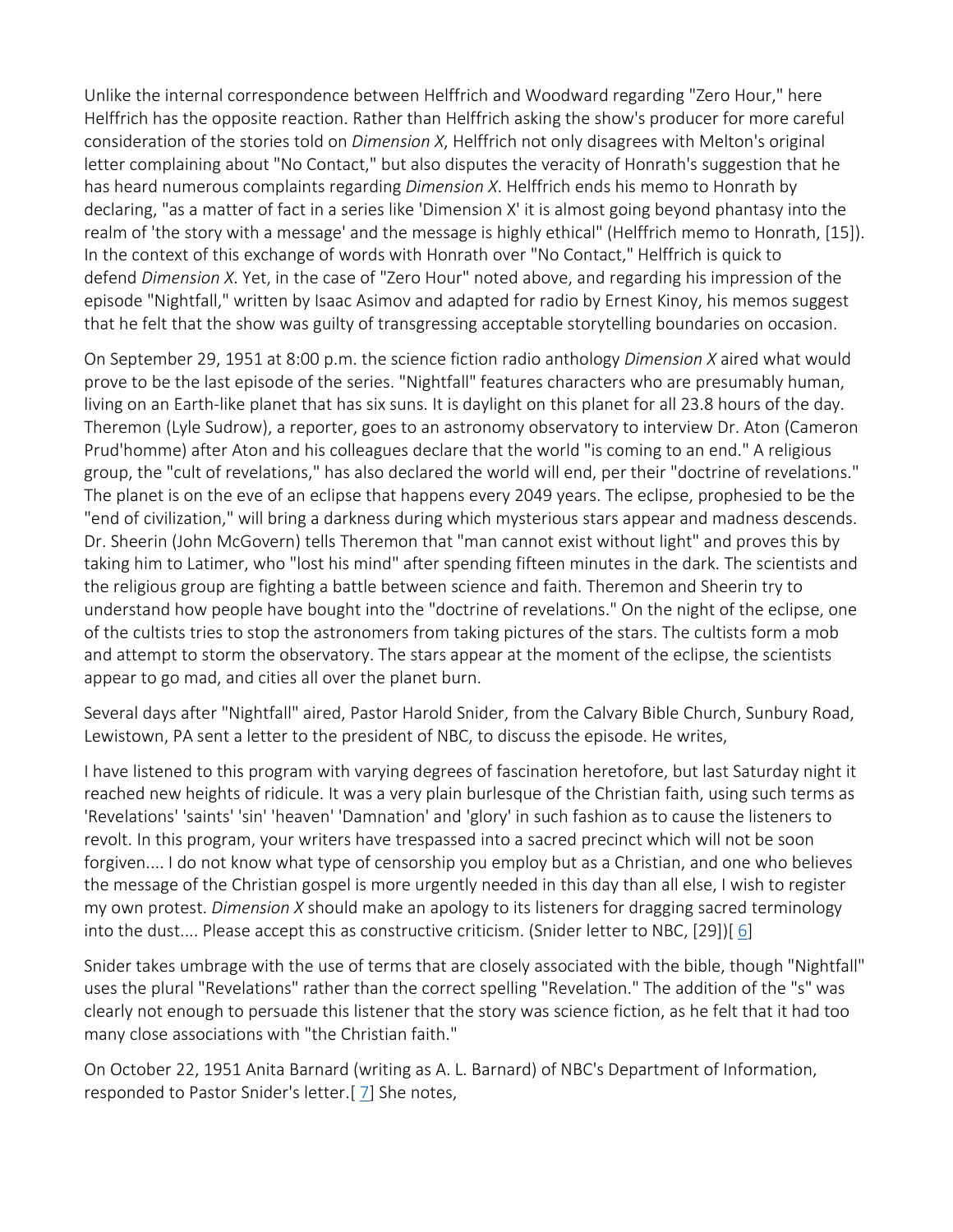The comments, particularly those concerning the terminology used in a "Dimension X" broadcast has been brought to the attention of our Continuity Acceptance Department, in order that they may take note of the possible implications in uses of words which are generally attached to religious beliefs. We do not believe, however, that the writers of this particular episode intended any burlesque of scriptural terms.... We are grateful for your consideration in letting us know your reactions. NBC is glad to have had the opportunity to express its views on the matter (Barnard letter to Snider, [[1\]](https://eds.b.ebscohost.com/eds/detail/detail?vid=1&sid=0b2b8f68-98e5-4e92-9a18-54fef1265ffe%40sessionmgr103&bdata=JnNpdGU9ZWRzLWxpdmU%3d#bib1))

As was the case with Helffrich's letter to Levine in response to her complaint about "Zero Hour," Barnard suggests that, while they appreciated Pastor Snider's letter and his criticism, NBC had not intended to "burlesque" his faith traditions. However, Snider's letter again prompted some internal division at NBC over the contents of Asimov's story. In a memo sent to File, cc'ing *Dimension X*'s second producer William Welch, Stockton Helffrich questions how this episode ended up on the air in the first place. Helffrich writes,

This one having been answered there is not much point going further but on a look at the script I do feel editing was in order to avoid any offense to any religious sects giving fundamental support to the Book of Revelations.... This two-sided aspect seems reasonable, but in the context of the script seems to me to be on pretty touchy ground these days of increasing religiosity ... should such a script come in to us again I think we would do very well to avoid identifying such fanaticism with a specific section of the bible. It is one thing to discuss this kind of business in a forum program but something else again to make a mockery of fundamentalists. I don't think this particular offering had any place in Dimension X as a series... (Helffrich memo to File, [14])

As with the episode "Zero Hour," Helffrich agrees with Snider's protests regarding "Nightfall." However, by the time that Snider's letter was received by NBC, the network had already cancelled *Dimension X*. At the end of "Nightfall" the announcer and host Norman Rose tells the audience, "with this program *Dimension X* concludes the present series. We hope to return to the air in the near future. Watch your local newspaper or listen to your local station for the resumption of the series." Nonetheless, Barnard answered Snider's letter and addressed his concerns.

## [Conclusion](https://eds.b.ebscohost.com/eds/detail/detail?vid=1&sid=3bf11abf-bfb6-4635-b712-53ca434b28ff%40pdc-v-sessmgr02&bdata=JnNpdGU9ZWRzLWxpdmU%3d#toc)

From these three isolated protest letters, it is impossible to make larger assumptions about how other listeners experienced and interpreted *Dimension X*. Nor is it possible to conclude from the memos between Helffrich, Honrath, and Barnard how much, if at all, these letters influenced the stories presented on the program. These three case studies do suggest that Helffrich was flexible enough to accommodate listener complaints while also defending the show when he saw fit. His responses, as well as Barnard's letter to Snider, indicate that the network was careful not to offend listeners purposefully. However, it did not seem to occur to *Dimension X*'s producers that some subject matter might prove offensive to certain audiences or open to negative interpretations.

A document in the *Dimension X* files indicates that at least one episode required revision per the Continuity Acceptance Department. The August 9, 1951 episode of the program, titled "The Veldt," was listed as "too brutal" in a memo between Judy Chenkin and *Dimension X* producer Van Woodward. The memo notes,

In the futuristic bit of sadism—two little monsters solve the how-to-get-along-with-one's-parents problem by feeding them to some hungry lions.... This seemed a far too believable, drastic and hostile way to deal with two pleasant adults. We requested that the audience be warned in an introduction of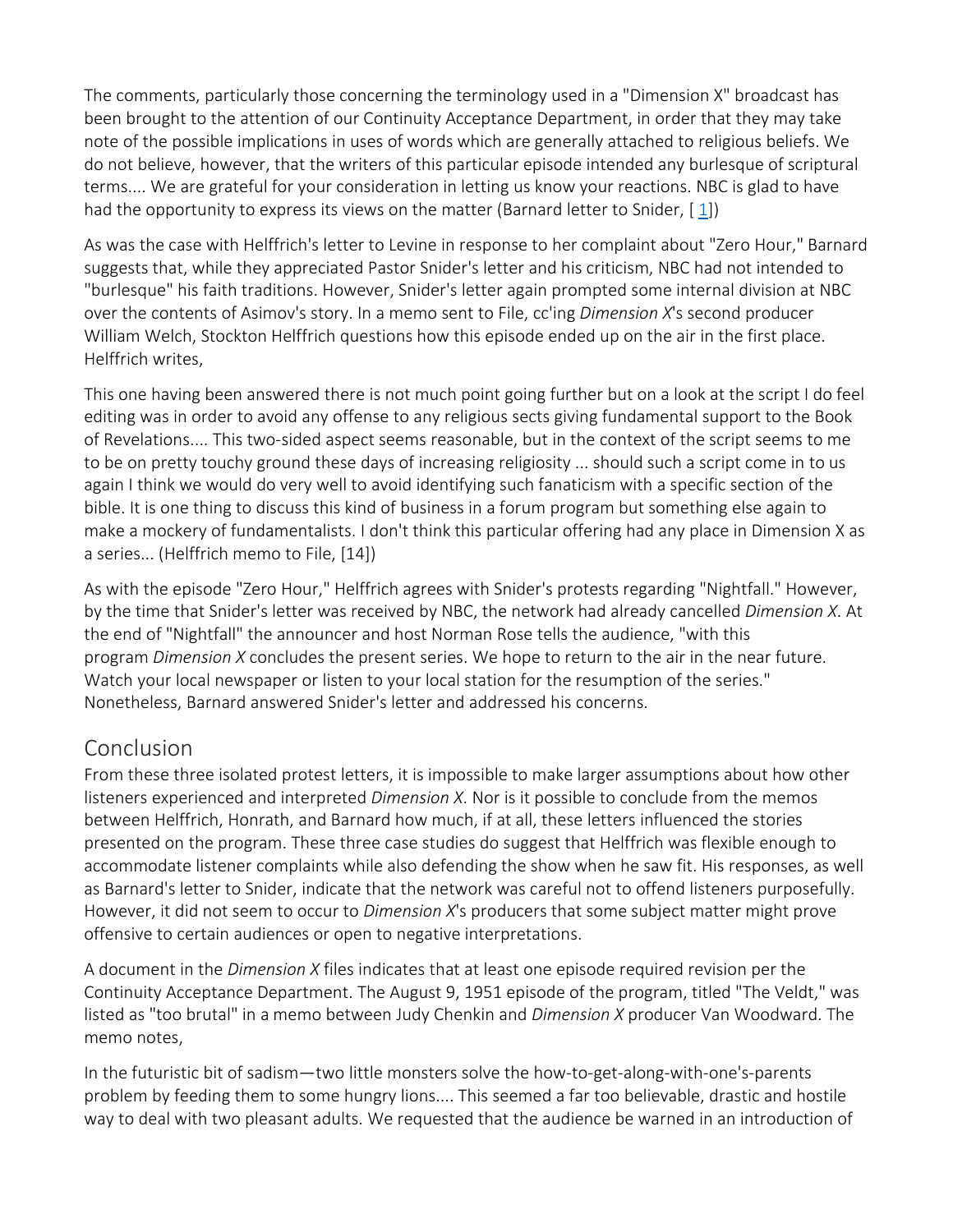the character of the piece so that parents with impressionable children can ban them from the radio room if they wish. (Continuity Changes memo,  $[4]$  $[4]$ )

Although this memo suggested placing a warning at the beginning of "The Veldt," no such warning appears in the extant recording found on internetarchive.org. Indeed, this Continuity Changes memo hints at the disconnect between how *Dimension X* is discussed today, as an "adult" science fiction program, and the clear sense that NBC was nonetheless acknowledging that children listened to the program, suggesting that the transition from mass audience to niche programming was not a smooth or easy endeavor.

Each of the three episodes of *Dimension X* discussed in this article is a fascinating product of how science fiction writers at the time attempted to imagine and construct their vision of the future. These episodes continue to resonate with audiences because they depict believable settings and characters, amid unsettling events that are not beyond the realm of possibility, imbued with social and political issues with which we continue to grapple. The mention of a "fifth column" attack from within, in both "No Contact" and "Zero Hour," remarks on some post–World War II fears over the power of enemy forces and the possibilities of outsiders or "others" infiltrating unbeknownst to people just going about their regular, daily lives—fears that have not disappeared even after the dissolution of the Cold War. However, it is unclear how much these stories or this program might have been responding to the Cold War.

Other elements of these stories remain timeless, such as the natural inclination of children to have vivid imaginations—and their parents' decision to ignore what appear to only be creative flourishes until it is too late—as suggested in "Zero Hour." Even though it is set 35 years in the future, Bradbury's story largely reproduces 1950s hierarchies of power, in which parents are dismissive of their children's thoughts and ideas, and where Henry refuses to listen to or trust his wife Mary even when she repeatedly tells him about what is really going on with the children and Drill. From the perspective of writing radio histories in 2018, it is curious that science fiction writers such as Bradbury and Asimov could imagine futures with invading aliens, inter-dimensional travel, and rocket ships to far away planets, but failed to imagine a woman working outside of the home. Furthermore, neither writer thought to include any female characters at all in both "No Contact" and "Nightfall."

As M. Keith Booker ([ [2\]](https://eds.b.ebscohost.com/eds/detail/detail?vid=1&sid=3bf11abf-bfb6-4635-b712-53ca434b28ff%40pdc-v-sessmgr02&bdata=JnNpdGU9ZWRzLWxpdmU%3d#bib2)) notes, *Dimension X*, like many science fiction programs, "often reflected contemporary anxieties about the dangers of technology" (pp. 4–5). Science fiction has also long been a disguise to "[force] its audience to consider the existential, social and political problems of the day" (Mortenson, [22], p. 57). Interestingly, though technology is often a centerpiece of science fiction storytelling, it is not the main focus of the three episodes that prompted complaint letters. These episodes are much more concerned with fear of other people, human or alien, and their power to bring about uprisings from within one's own house, rocket ship, or planet, only a few years after the unsettling global events of World War II.

### [References](https://eds.b.ebscohost.com/eds/detail/detail?vid=1&sid=3bf11abf-bfb6-4635-b712-53ca434b28ff%40pdc-v-sessmgr02&bdata=JnNpdGU9ZWRzLWxpdmU%3d#toc)

*Barnard, A. L. (1951, October 22). Letter from Anita Barnard to Pastor Harold Snider. NBC papers. Box 151, Folder 20. Madison, WI : Wisconsin Historical Society.*

*Booker, M. K. (2004). Science fiction television. Westport, CT : Praeger.*

*C., R. H. (1951, August). Letter from R. H. C. to "Information Booth." Radio Television Mirror, p. 21.*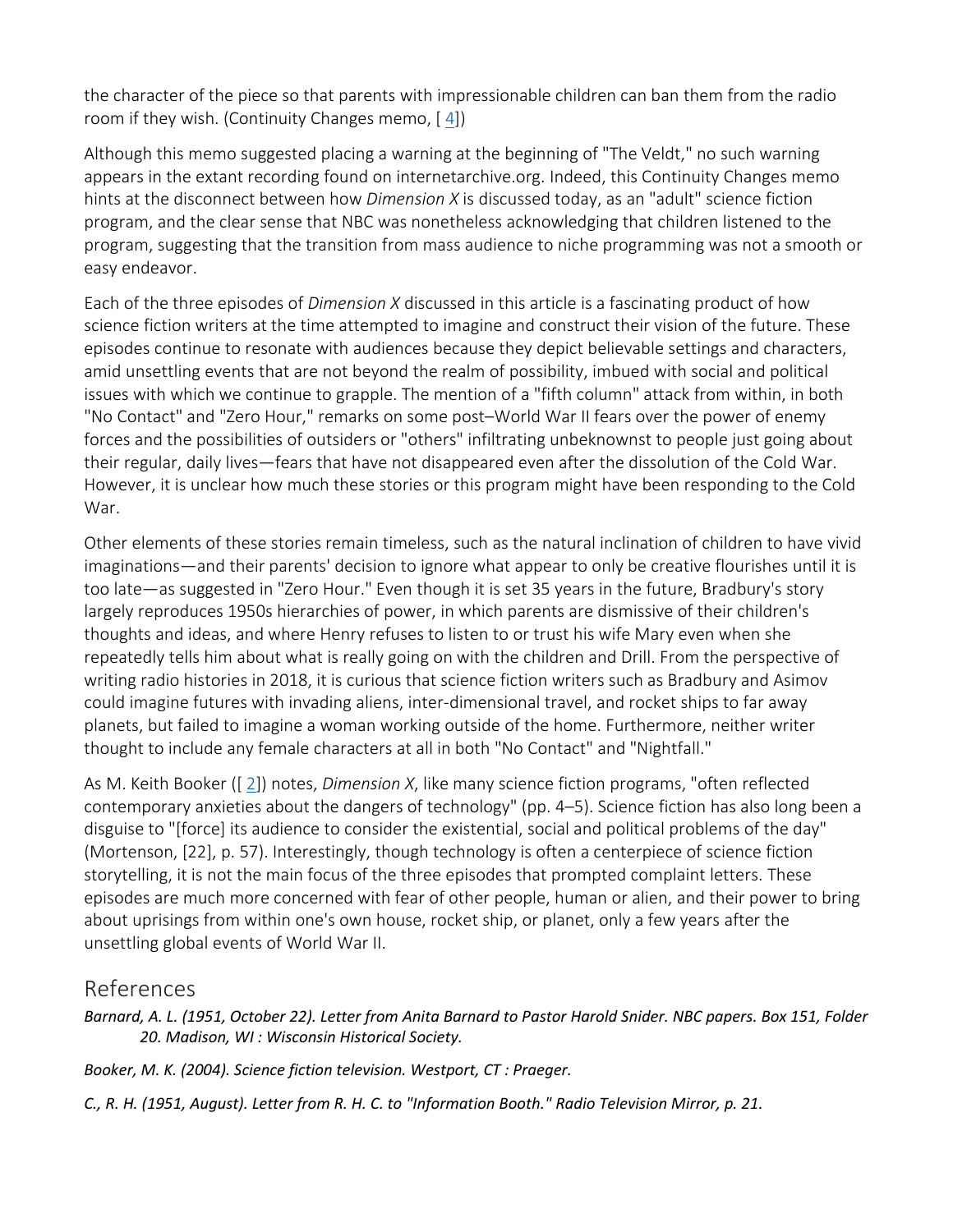- *Continuity changes memo. (1951, August 1) Continuity changes regarding Dimension X requesting audience warning before broadcast, negotiated with Judy Chenkin and Van Woodward. NBC papers. Box 151, Folder 20. Madison, WI : Wisconsin Historical Society.*
- *DeForest, T. (2008). Radio by the book: Adaptations of literature and fiction on the airwaves. Jefferson, NC : McFarland & Company, Inc. Publishers.*
- *DePalma, M. (1952, September 1). Letter from Millicent DePalma to NBC. NBC papers. Box 349, Folder 41. Madison, WI : Wisconsin Historical Society.*
- *DeSpain, R. (2011). William L. Shirer and the blacklist: The drive against a liberal radio commentator. Historical Journal of Film, Radio and Television, 31 (3), 399 – 417. doi: 10.1080/01439685.2011.597996*
- *[8](https://eds.b.ebscohost.com/eds/detail/detail?vid=1&sid=3bf11abf-bfb6-4635-b712-53ca434b28ff%40pdc-v-sessmgr02&bdata=JnNpdGU9ZWRzLWxpdmU%3d#bib8up) Gilb, H. (1950, April 12). Review of Dimension X. Variety, 178, 34*
- *[9](https://eds.b.ebscohost.com/eds/detail/detail?vid=1&sid=3bf11abf-bfb6-4635-b712-53ca434b28ff%40pdc-v-sessmgr02&bdata=JnNpdGU9ZWRzLWxpdmU%3d#bib9up) Goldin, J. D. (2018). Dimension X episode index. Retrieved from [http://radiogoldindex.com/cgi](http://radiogoldindex.com/cgi-local/p2.cgi?ProgramName=Dimension+X)[local/p2.cgi?ProgramName=Dimension+X](http://radiogoldindex.com/cgi-local/p2.cgi?ProgramName=Dimension+X)*
- *Helffrich, S. (1950, June 22). Letter from Stockton Helffrich to Ida H. Levine. NBC papers. Box 151, Folder 20. Madison, WI : Wisconsin Historical Society.*
- *Helffrich, S. (1950, November 13). Letter from Stockton Helffrich to Mrs. Dale Melton. NBC papers. Box 151, Folder 20. Madison, WI : Wisconsin Historical Society.*
- *Helffrich, S. (1950, November 13). Memo from Stockton Helffrich to Don Honrath. NBC papers. Box 151, Folder 20. Madison, WI : Wisconsin Historical Society.*
- *Helffrich, S. (1950, June 22). Memo from Stockton Helffrich to Van Woodward. NBC papers. Box 151, Folder 20. Madison, WI : Wisconsin Historical Society.*
- *Helffrich, S. (1951, November 2). Memo from Stockton Helffrich to File. NBC papers. Box 151, Folder 20. Madison, WI : Wisconsin Historical Society.*
- *Honrath, D. (1950, November 3). Memo from Don Honrath to Stockton Helffrich. NBC papers. Box 151, Folder 20. Madison, WI : Wisconsin Historical Society.*
- *Levine, I. H. (1950, June 18). Letter from Ida H. Levine to WOR. NBC papers. Box 151, Folder 20. Madison, WI : Wisconsin Historical Society.*
- *Loviglio, J. (2016). Reading Judy and Jane in the archive. Journal of Radio & Audio Media, 23 (2), 306 – 322. doi: 10.1080/19376529.2016.1224424*
- *MacDonald, J. F. (1979). Don't touch that dial: radio programming in american life from 1920 to 1960. Chicago : Nelson Hall Inc., Publishers.*
- *Martin, C. (2019). In their own little corner: The gendered sidelining of NBC's Information Department. Journal of Radio & Audio Media, 26 (1). forthcoming.*
- *Melton, D. (1950, November 1). Letter from Mrs. Dale Melton to Sid Strotz. NBC papers. Box 151, Folder 20. Madison, WI : Wisconsin Historical Society.*
- *Meyers, C. B. (2016). Advertising, the red scare, and the blacklist: BBDO, US Steel, and Theatre Guild on the Air, 1945–1952. Cinema Journal, 55 (4), 55 – 83. Retrieved from [http://0](http://0-muse.jhu.edu.libus.csd.mu.edu/article/624931) [muse.jhu.edu.libus.csd.mu.edu/article/624931](http://0-muse.jhu.edu.libus.csd.mu.edu/article/624931)*
- *Mortenson, E. (2014). A journey into the shadows: The Twilight Zone 's visual critique of the Cold War. Science Fiction Film and Television, 7 (1), 55 – 76. doi: 10.3828/sfftv.2014.3*